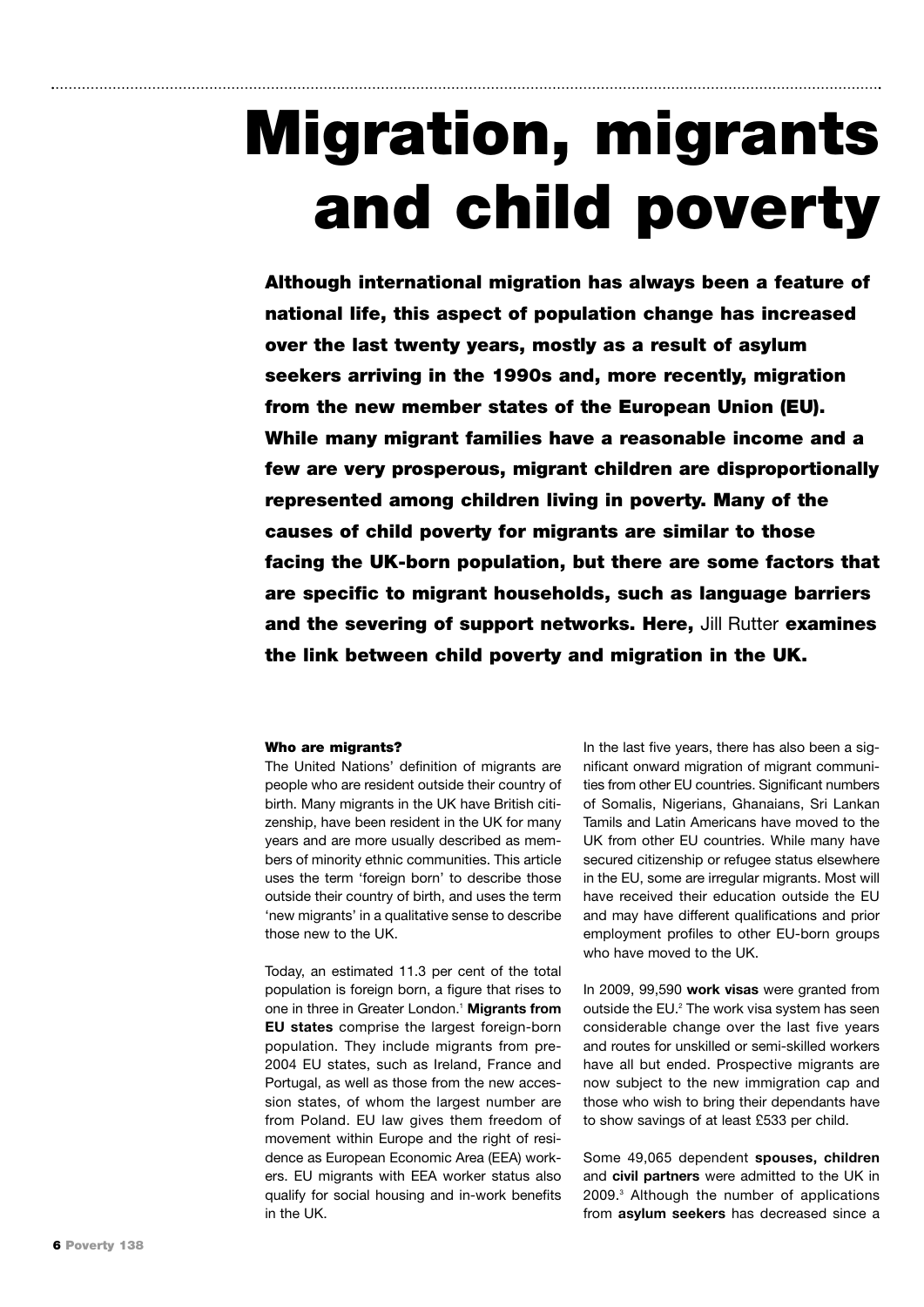# Migration, migrants and child poverty

peak in 2002, 24,485 asylum applications were lodged in 2009, with Zimbabwe, Afghanistan and Iran being the top three countries of origin.<sup>4</sup> Of those who received an initial decision on their asylum application in 2009, 17 per cent were granted refugee status and 11 per cent were given discretionary leave to remain or humanitarian protection and allowed to remain. In 2009, 73 per cent of asylum applicants were refused after an initial decision. While some of these are successful in their asylum appeals or are removed from the UK, the vast majority of those refused asylum remain and comprise a significant component of the UK's irregular migrant population.

The number of **overseas students** from outside the EU has gradually increased in the last 15 years, with some 311,111 admitted to the UK in 2009.5 While most are young and do not have dependent children, a small proportion do.

A further group of international migrants comprise **British nationals 'returning' to the UK**. 6 They include those returning after short periods working abroad, and long-term migrants who have maintained their British passports and who are now faced with changed circumstances necessitating a 'return' to a country with which they may have few connections. Some face extremely straightened circumstances on arrival in the UK and see their rights to support as limited.

There are also an unknown number of **irregular migrants** in the UK and, in many cities, undocumented children are a sizable proportion of children living in poverty. The irregular migrant population mostly comprises visa and asylum overstayers, but also includes a smaller number of clandestine entrants. Recent estimates put their number at between 373,000 and 719,000 at the end of 2007, with a central estimate of 533,000 people.<sup>7</sup> Using the same methodology. a new study suggests that, at the end of 2007, there were 104,000 to 216,000 children who had no permission to remain in the UK. These include overstayers, but also the UK-born children of irregular migrants. This research gives a middle estimate of 155,000 undocumented children, with 85,000 children born in the UK.<sup>8</sup>

### What do we know about household poverty in migrant communities?

Immigration has been central to the UK's wealth and dynamism for hundreds of years. In London, a walk around leafy West Kensington or bustling West Ham reveals the centrality of immigrants to the capital's economy. Although the two areas feel very different – the former is

one of the most affluent parts of the UK while the latter is one of the poorest – foreign-born people make up almost half the resident population in both areas. The population of West Kensington comprises large numbers of highly skilled and highly paid migrants, many of whom work in the financial services. The migrants of West Ham are much poorer terms of their earnings and rates of employment.

The table on page 8 presents data on the earnings and labour market experiences of selected groups in 2007. We need to be cautious about such figures as they are averages and there are often significant differences in income *within* different groups. But some groups, such as those born in the United States, earn far more than the UK-born population. Others, particularly those from EU member states, earn far less, with those born in Lithuania earning an average of £5.90 per hour in 2007. The overrepresentation of migrants from the EU's new member states in elementary occupations and in sectors such as agriculture and hospitality, where wage rates are low, accounts for this.

As can be seen, the employment status of different country-of-birth groups is also varied, and this broadly relates to their mode of entry into the UK. Newly arrived EU migrants and work visa holders, who have essentially come to the UK to work, have high levels of employment. Those populations who have come to the UK as refugees tend to have much lower levels of employment: just 29 per cent of Somaliaborn adults and 36 per cent of Afghanistanborn adults of working age were employed in 2007.9 Research on barriers to labour market participation among refugees shows that poor levels of fluency in English, employer prejudice, the absence of qualifications, UK work experience and references, childcare obligations, and the fear of losing benefits and social housing are major barriers to work.

Longer settled populations from Bangladesh and Pakistan also experience low levels of employment: just over 46 per cent of the Bangladeshborn population were in work in 2007.

Many migrants have an additional demand on their income. For example, estimates suggest that £1.5 billion was sent from the UK as remittance payments in 2005. Research with lowpaid migrant workers in London indicates that they are sending home between 20 and 30 per cent of their net income, and engage in many different money-saving strategies to do this (such as having more than one job and eating the cheapest food) – strategies that impact on

**In many cities, undocumented children are a sizable proportion of children living in poverty**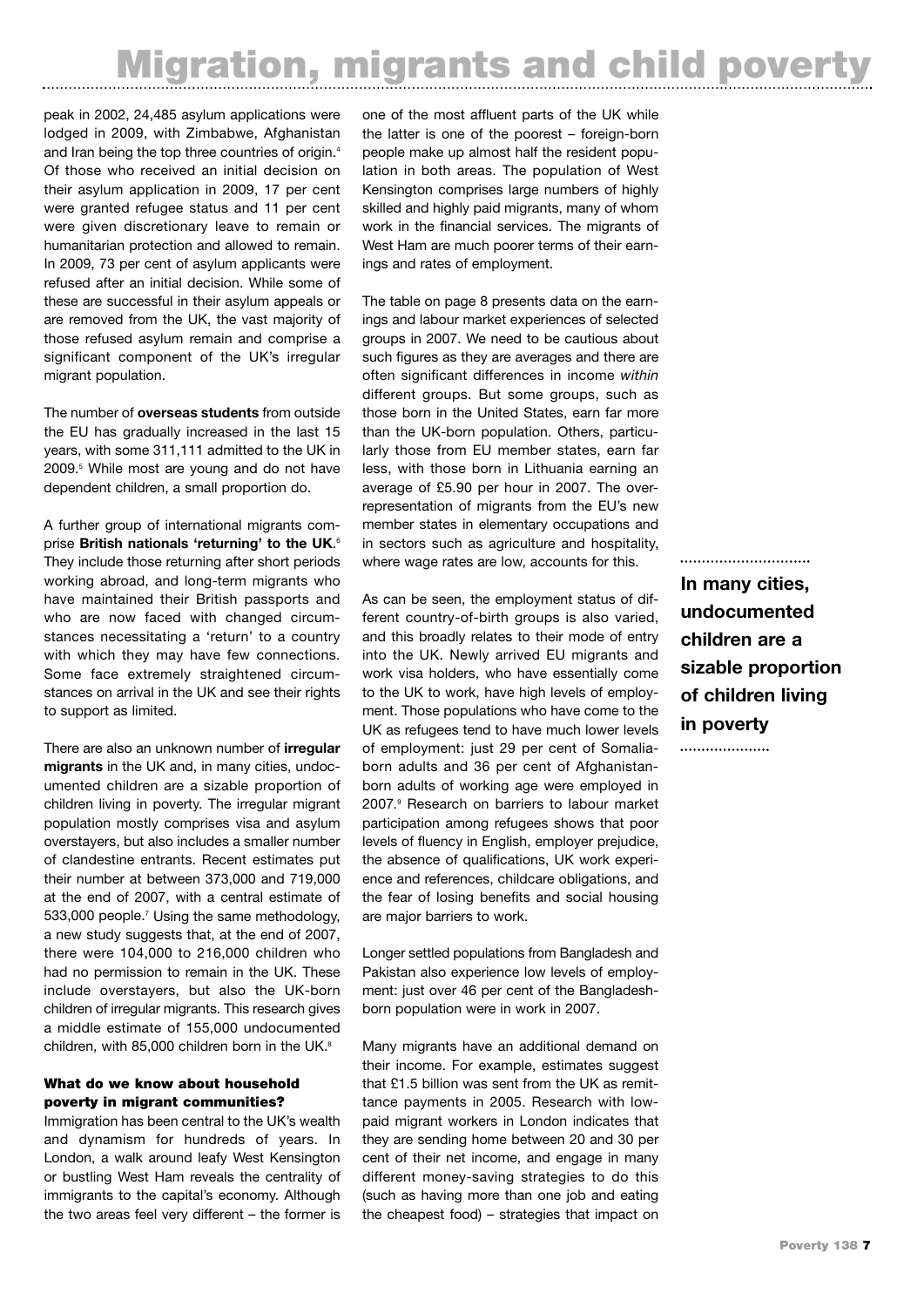children's wellbeing. Some migrant households also take in destitute co-nationals, who are often irregular migrants.

#### Immigration status and citizenship rights

For migrants who cannot find work, the welfare state is meant to prevent a family falling into destitution. However, many migrants have no entitlement to claim benefits. At present, only those who have secured British citizenship, those who possess EEA worker status, settled

### Population size, average gross hourly pay and economic activity for selected country-of-birth groups, Quarter Four, 2007

| Country                                                                           | <b>Estimates of</b><br>population size | Average gross<br>hourly pay | <b>Working-age</b><br>population<br>employed<br>% | <b>Working-age</b><br>population<br>unemployed<br>% | <b>Working-age</b><br>population<br>economically<br>inactive<br>% |
|-----------------------------------------------------------------------------------|----------------------------------------|-----------------------------|---------------------------------------------------|-----------------------------------------------------|-------------------------------------------------------------------|
| India                                                                             | 592,000                                | £11.70                      | 79                                                | 5                                                   | 26                                                                |
| Poland                                                                            | 458,000                                | £7.10                       | 86                                                | 4                                                   | 10                                                                |
| Ireland                                                                           | 410,000                                | £14.40                      | 73                                                | $\overline{\mathbf{4}}$                             | 23                                                                |
| Pakistan                                                                          | 393,000                                | £9.20                       | 48                                                | 5                                                   | 47                                                                |
| Germany                                                                           | 268,000                                | £12.50                      | 79                                                | 4                                                   | 17                                                                |
| South Africa                                                                      | 205,000                                | £14.60                      | 85                                                | 2                                                   | 12                                                                |
| China <sup>10</sup>                                                               | 193,000                                | £11.50                      | 72                                                | 6                                                   | 21                                                                |
| Bangladesh                                                                        | 177,000                                | £8.80                       | 46                                                | 6                                                   | 48                                                                |
| <b>United States</b>                                                              | 177,000                                | £18.90                      | 80                                                | 3                                                   | 17                                                                |
| Jamaica                                                                           | 175,000                                | £10.70                      | 71                                                | 8                                                   | 21                                                                |
| Nigeria                                                                           | 146,000                                | £10.60                      | 83                                                | 6                                                   | 11                                                                |
| Kenya                                                                             | 142,000                                | £12.50                      | 77                                                | 2                                                   | 20                                                                |
| Australia                                                                         | 125,000                                | £18.30                      | 88                                                | 2                                                   | 9                                                                 |
| Sri Lanka                                                                         | 120,000                                | £10.80                      | 74                                                | 6                                                   | 20                                                                |
| Italy                                                                             | 99,000                                 | £12.10                      | 79                                                | 8                                                   | 13                                                                |
| France                                                                            | 97,000                                 | £13.20                      | 85                                                | 5                                                   | 10                                                                |
| Zimbabwe                                                                          | 96,000                                 | £12.40                      | 82                                                | 7                                                   | 11                                                                |
| Somalia                                                                           | 93,000                                 | £9.00                       | 29                                                | 11                                                  | 60                                                                |
| Philippines                                                                       | 90,000                                 | £8.90                       | 88                                                | 2                                                   | 10                                                                |
| Ghana                                                                             | 81,000                                 | £9.50                       | 84                                                | 6                                                   | 10                                                                |
| Turkey                                                                            | 71,000                                 | £8.80                       | 52                                                | 8                                                   | 41                                                                |
| Cyprus <sup>11</sup>                                                              | 70,000                                 | £11.70                      | 66                                                | 5                                                   | 29                                                                |
| Malaysia                                                                          | 65,000                                 | £13.70                      | 84                                                | 1                                                   | 15                                                                |
| Portugal                                                                          | 63,000                                 | £8.90                       | 74                                                | 5                                                   | 21                                                                |
| Iran                                                                              | 63,000                                 | £11.00                      | 54                                                | 7                                                   | 39                                                                |
| Canada                                                                            | 59,000                                 | £16.50                      | 78                                                | 8                                                   | 14                                                                |
| Netherlands                                                                       | 59,000                                 | £16.50                      | 84                                                | 5                                                   | 11                                                                |
| Spain                                                                             | 55,000                                 | £11.10                      | 89                                                | 3                                                   | 8                                                                 |
| Slovakia                                                                          | 54,000                                 | £6.50                       | 83                                                | 7                                                   | 10                                                                |
| Afghanistan                                                                       | 53,000                                 | £6.40                       | 36                                                | 21                                                  | 42                                                                |
| Iraq                                                                              | 53,000                                 | £10.10                      | 45                                                | 11                                                  | 44                                                                |
| Uganda                                                                            | 52,000                                 | £11.10                      | 79                                                | 4                                                   | 17                                                                |
| Lithuania                                                                         | 52,000                                 | £5.90                       | 80                                                | 11                                                  | 9                                                                 |
| Brazil                                                                            | 49,000                                 | £12.00                      | 74                                                | 3                                                   | 22                                                                |
| New Zealand                                                                       | 46,000                                 | £14.90                      | 82                                                | 5                                                   | 13                                                                |
| UK                                                                                |                                        | £11.30                      | 79                                                | 4                                                   | 18                                                                |
| Source: Labour Force Survey and Institute for Public Policy Research calculations |                                        |                             |                                                   |                                                     |                                                                   |

status and those who receive positive decisions on their asylum case can access the UK benefit system. Moreover, since the late 1980s, increasing proportions of migrants have seen this safety-net removed. This is an EU-wide trend, with constantly shifting boundaries between citizen, legal migrant and outsider.

Since 2003, new asylum seekers have been unable to work legally in the UK. At the same time, they are supported by a system that condemns many to ongoing poverty. After arrival in the UK, asylum seekers without savings (the vast majority) apply to the UK Border Agency for a 'subsistence-only' package, or for subsistence and accommodation. Subsistence comprises a cash allowance, set at a level equivalent to 70 per cent of income support. This amounts to about £6.50 per day. Those requiring accommodation are housed by the UK Border Agency outside Greater London and the South East, often far from support networks. Unsurprisingly, about 20 per cent of asylum seekers opt for subsistence-only support and choose to live with friends and family. Providing accommodation to co-nationals impacts on the host, with more mouths to feed and less space.

Among migrants who are entitled to benefits, their uptake is at a lower rate than the UK-born population. This is a consequence of a lack of awareness of entitlements among migrant communities, an inability to understand the application process, often as a result of limited English language fluency, and an inability to produce documentation to support a benefit claim. There is also evidence of significant misinterpretation of benefit entitlement by benefits staff with EU migrants suffering most as a result of such mistakes. There are obvious consequences of low uptake of these benefits in relation to household income and poverty levels. Failure by migrants to register for benefits such as free school meals also distorts measures of child poverty.

#### Child poverty in migrant communities

Income inequalities caused by employment patterns, high levels of unemployment among refugee communities and some longer settled migrants, a lower uptake of benefits, asylum support systems that cause destitution and large numbers of irregular migrants are all factors that mean that migrant children are overrepresented among those living in poverty. Newly arrived migrant children are also more likely to be housed in temporary and substandard accommodation. Indeed, research commissioned by the Equalities and Human Rights Commission shows that, in 2008, some 63 per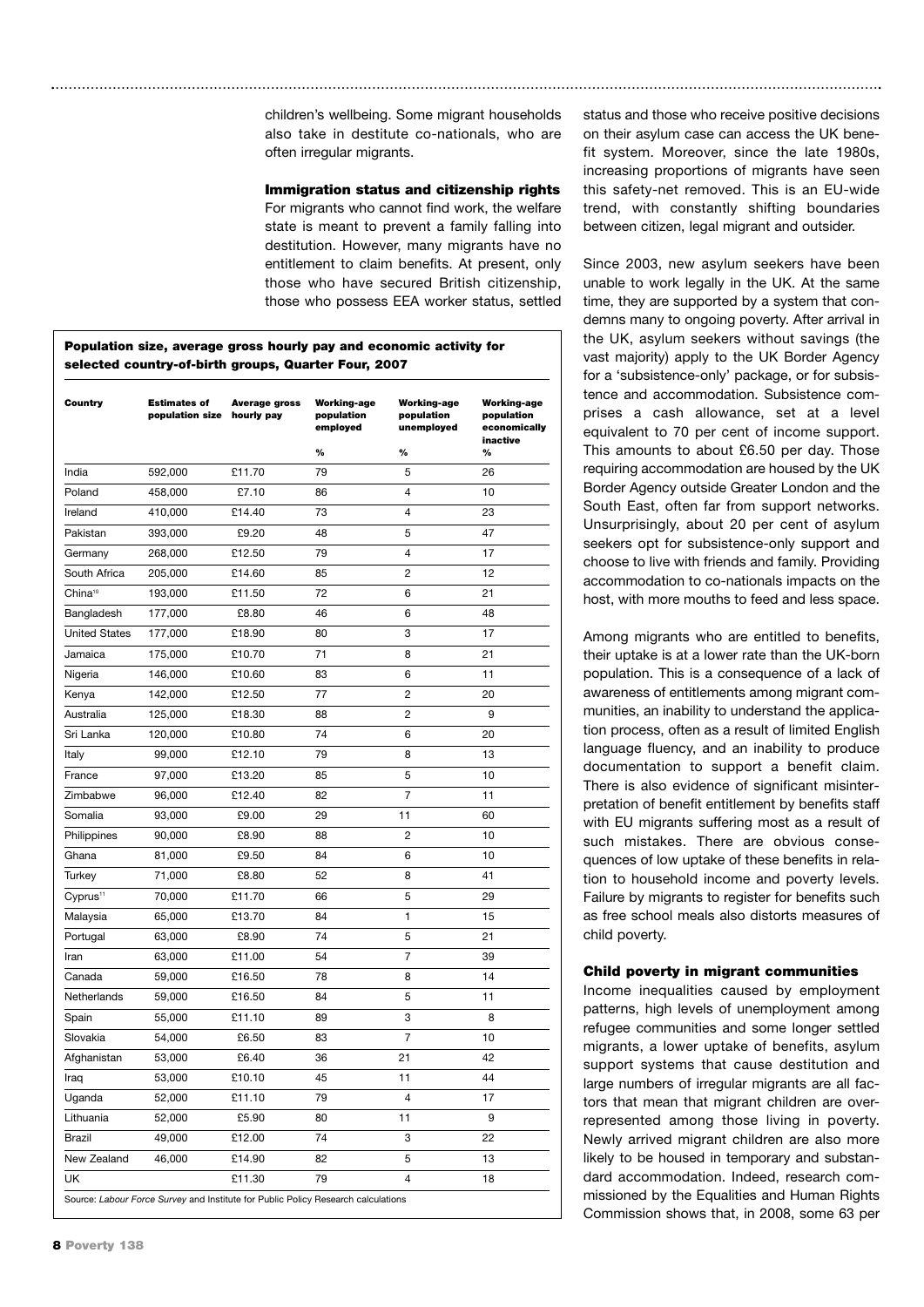# Migration, migrants and child poverty

cent of migrants who had arrived in the UK in the last five years were housed in the private rented sector, much of which is of a temporary or substandard nature. Housing mobility can magnify the impacts of a low income on children. When they move house, their education is usually disrupted and local support networks may be fractured.

There are also significant health inequalities by country of birth, although epidemiological data is under-analysed from the perspective of migration. Stillbirth at term and infant mortality is higher among Africa-, Asia- and Caribbeanborn populations than it is for those born in the UK. It is highest for Pakistan-born populations, a trend partly attributed to cousin marriage. But infant mortality is almost as high among mothers born in the Caribbean and West Africa, where consanguinity is uncommon. A child born to a mother born in the Caribbean is twice as likely to die before the age of five than a child born to a UK-born mother. Poverty and absence of contact with health professionals are factors that may contribute to increased mortality.<sup>12</sup>

Five groups of migrant children seem particularly at risk of poverty.

- 1. **Children of low-paid migrant workers.** This is a numerically large group. Many children are from the new member states of the EU, but this group also includes children from outside the EU whose parents entered with work visas and are working in low-paid jobs. Families in this group are often housed in the private rented sector, sometimes in very poor quality and overcrowded accommodation. The nature of this accommodation means that families sometimes experience high levels of housing mobility, with children's schooling being interrupted. One study of low-paid migrant workers showed that nearly 40 per cent did not always have enough money to pay for food for their children and over one-third could not pay for children's clothes.<sup>13</sup>
- 2. **Children who are irregular migrants and undocumented UK-born children of parents who are irregular migrants.** Again this is a large group of children, disproportionally settled in London. Research examining the survival strategies of irregular migrants in the UK highlights shocking levels of household poverty and reliance on the informal sector for employment. Irregular migrants who are in work may be paid at levels near to or below the national minimum wage and fear of officialdom makes it difficult for them to

seek redress. Those without work rely on charities such as the Red Cross. Informal sector working and the hidden nature of irregular migration may mean that data that is meant to capture patterns of poverty may be distorted because it does not account for irregular migrants.

- 3. **Asylum-seeking children in receipt of support from the UK Border Agency.** This group presently numbers about 6,000 children and is dispersed around the UK.
- 4. **Children of refugees and some other migrants who are unemployed.** This is a significant group and welfare-to-work initiatives have had limited success.
- 5. **Children in low-income households supporting destitute co-nationals,** where generosity to others impacts on family income and children's welfare. There is little research on this group, but they are likely to be a sizable community in London.

The size of these groups – particularly the inwork poor and irregular migrants – makes the target of eradicating child poverty by 2020 difficult to achieve without substantially reducing poverty in these five categories of children.

## Does migration cause child poverty in the broader community?

Migration not only impacts on migrants themselves but also has the potential to impact on receiving communities. One issue that has concerned both media commentators and academia is the impact of migration on the UK-born population. If migration affects the employment prospects and earnings of the UK workforce, it has the potential to increase levels of child poverty.

Although it might seem commonsense that large-scale migration will lead to the greater unemployment of UK-born workers, academic studies about the labour market impacts of migration are inconclusive. Moreover, much research on this issue is limited by imperfect data and conceptual difficulties.<sup>14</sup>

If there were a fixed number of jobs in the UK, increased net migration would increase the level of competition for these jobs and could lead to some of the existing workforce being displaced by migrants. However, the number of jobs available in the UK is a function of the demand for labour. Micro-economic evidence and macroeconomic modelling shows very limited job displacement as a result of immigration.<sup>15</sup>

**A child born to a mother born in the Caribbean is twice as likely to die before the age of five than a child born to a UK-born mother** ...................................